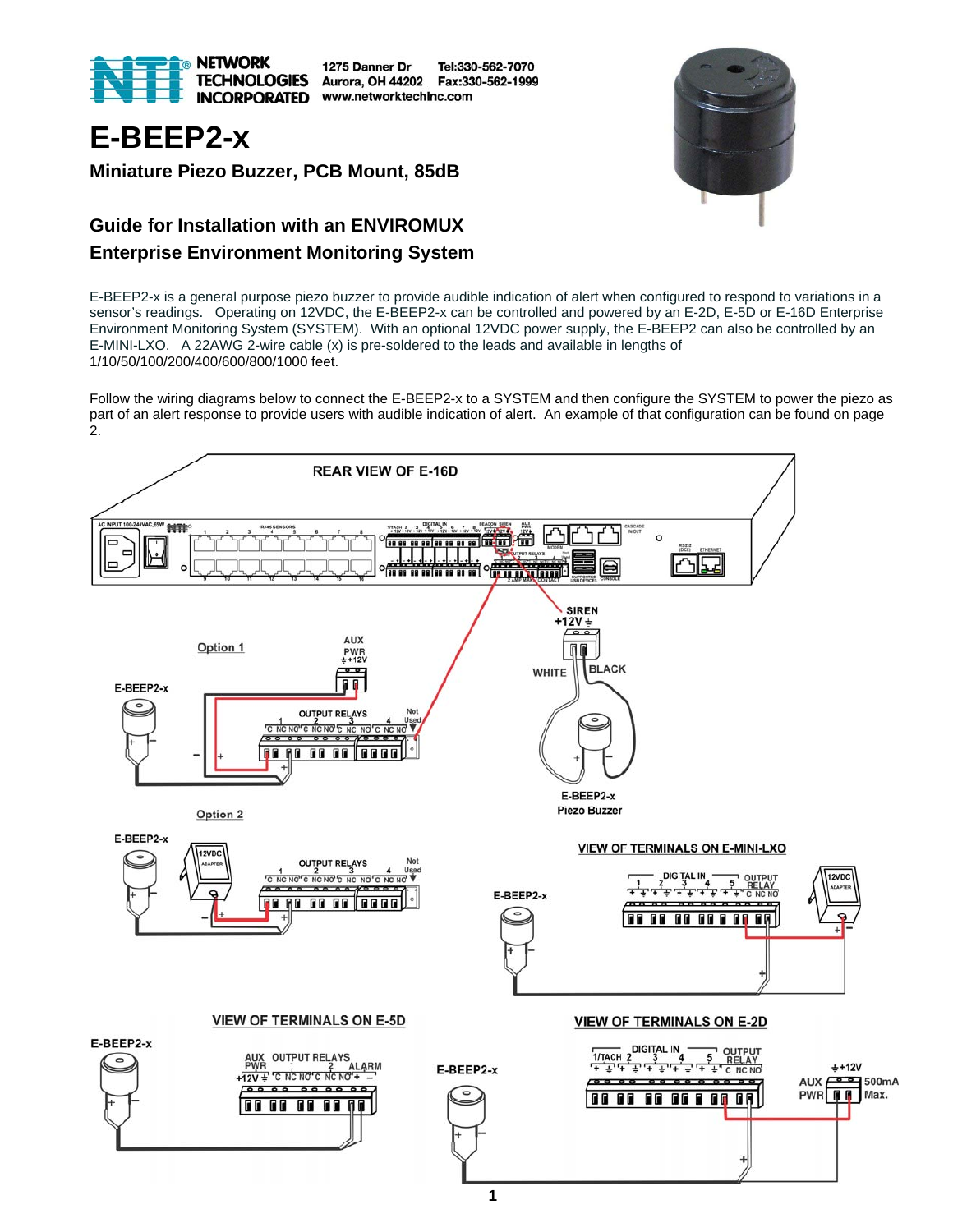| Non-Critical Alert Settings                        |                                                                                                                                                                                                                       |                                                                |  |                                                                   |  |
|----------------------------------------------------|-----------------------------------------------------------------------------------------------------------------------------------------------------------------------------------------------------------------------|----------------------------------------------------------------|--|-------------------------------------------------------------------|--|
| <b>Disable Alerts</b>                              | Disable alert notifications for this sensor                                                                                                                                                                           |                                                                |  |                                                                   |  |
| <b>Alert Delay</b>                                 | 15<br>Sec.<br>Duration the sensor must be out of thresholds before alert is generated                                                                                                                                 |                                                                |  |                                                                   |  |
| <b>Notify Again Time</b>                           | 6<br>$Hr - r$<br>Time after which alert notifications will be sent again                                                                                                                                              |                                                                |  |                                                                   |  |
| Notify on return to<br>normal                      | $\overline{v}$<br>Send a notification when this sensor returns to normal status                                                                                                                                       |                                                                |  |                                                                   |  |
| <b>Enable Syslog Alerts</b>                        | Send alerts for this sensor via syslog                                                                                                                                                                                |                                                                |  |                                                                   |  |
| <b>Enable SNMP Traps</b>                           | Send alerts for this sensor via SNMP traps                                                                                                                                                                            |                                                                |  |                                                                   |  |
| <b>Enable E-mail Alerts</b>                        | $\mathbf{v}$                                                                                                                                                                                                          | Send alerts for this sensor via e-mail                         |  |                                                                   |  |
| <b>E-mail Subject</b>                              | Temperature 1 Warning<br>Subject of e-mails sent for alerts                                                                                                                                                           |                                                                |  | For the E-16D, on sensor<br>configuration page, place a checkmark |  |
| <b>Enable SMS Alerts</b>                           |                                                                                                                                                                                                                       | Send alerts for this sensor via SMS                            |  | in the "Enable Siren" box for any                                 |  |
| <b>Enable Siren</b>                                | sensor that should activate the piezo<br>$\overline{J}$<br>when it causes the ENVIROMUX to<br>Turn on the siren when this sensor goes to alert<br>send an alert.<br>Turn on the beacon when this sensor goes to alert |                                                                |  |                                                                   |  |
| <b>Enable Beacon</b>                               |                                                                                                                                                                                                                       |                                                                |  |                                                                   |  |
| <b>Associated Output Relay</b>                     | None                                                                                                                                                                                                                  | Name of the output relay that can be controlled by this sensor |  |                                                                   |  |
| <b>Output Relay status on</b><br>alert             | Inactive $\rightarrow$<br>Status of the output relay when going to alert                                                                                                                                              |                                                                |  |                                                                   |  |
| <b>Output Relay status on</b><br>return from alert | Inactive $\rightarrow$<br>Status of the output relay when returning from alert                                                                                                                                        |                                                                |  |                                                                   |  |

#### **Figure 1- Sensor configuration page from E-16D**

| - Non-Critical Alert Settings                      |                                                                                                      |                                                                |                                                                                                                                                                                                                                                                                                                        |  |
|----------------------------------------------------|------------------------------------------------------------------------------------------------------|----------------------------------------------------------------|------------------------------------------------------------------------------------------------------------------------------------------------------------------------------------------------------------------------------------------------------------------------------------------------------------------------|--|
| <b>Disable Alerts</b>                              | Disable alert notifications for this sensor                                                          |                                                                |                                                                                                                                                                                                                                                                                                                        |  |
| <b>Alert Delay</b>                                 | 30<br>$Sec$ $\rightarrow$<br>Duration the sensor must be out of thresholds before alert is generated |                                                                |                                                                                                                                                                                                                                                                                                                        |  |
| <b>Notify Again Time</b>                           | 30<br>$Min$ $\rightarrow$<br>Time after which alert notifications will be sent again                 |                                                                |                                                                                                                                                                                                                                                                                                                        |  |
| Notify on return to<br>normal                      | ⊽<br>Send a notification when this sensor returns to normal status                                   |                                                                |                                                                                                                                                                                                                                                                                                                        |  |
| <b>Enable Syslog Alerts</b>                        | Send alerts for this sensor via syslog                                                               |                                                                |                                                                                                                                                                                                                                                                                                                        |  |
| <b>Enable SNMP Traps</b>                           | Send alerts for this sensor via SNMP traps                                                           |                                                                |                                                                                                                                                                                                                                                                                                                        |  |
| <b>Enable E-mail Alerts</b>                        | Send alerts for this sensor via e-mail                                                               |                                                                |                                                                                                                                                                                                                                                                                                                        |  |
| <b>E-mail Subject</b>                              | Subject of e-mails sent for alerts                                                                   |                                                                | For the E-2D, E-5D, or E-MINI-LXO, on<br>sensor configuration page, make sure<br>the associated output relay isn't "none"<br>and either change the "Output Relay<br>status on alert" to Active (if connected<br>as shown in the drawing) or Inactive<br>(if you connect the piezo wire to the<br>N.C. relay terminal). |  |
| <b>Enable SMS Alerts</b>                           | Send alerts for this sensor via SMS                                                                  |                                                                |                                                                                                                                                                                                                                                                                                                        |  |
| <b>Associated Output Relay</b>                     | Output Relay #1 -                                                                                    | Name of the output relay that can be controlled by this sensor |                                                                                                                                                                                                                                                                                                                        |  |
| <b>Output Relay status on</b><br>alert             | $Active +$                                                                                           | Status of the output relay when going to alert                 |                                                                                                                                                                                                                                                                                                                        |  |
| <b>Output Relay status on</b><br>return from alert | Inactive $\rightarrow$                                                                               | Status of the output relay when returning from alert           |                                                                                                                                                                                                                                                                                                                        |  |

#### **Figure 2- Sensor configuration page from E-2D**